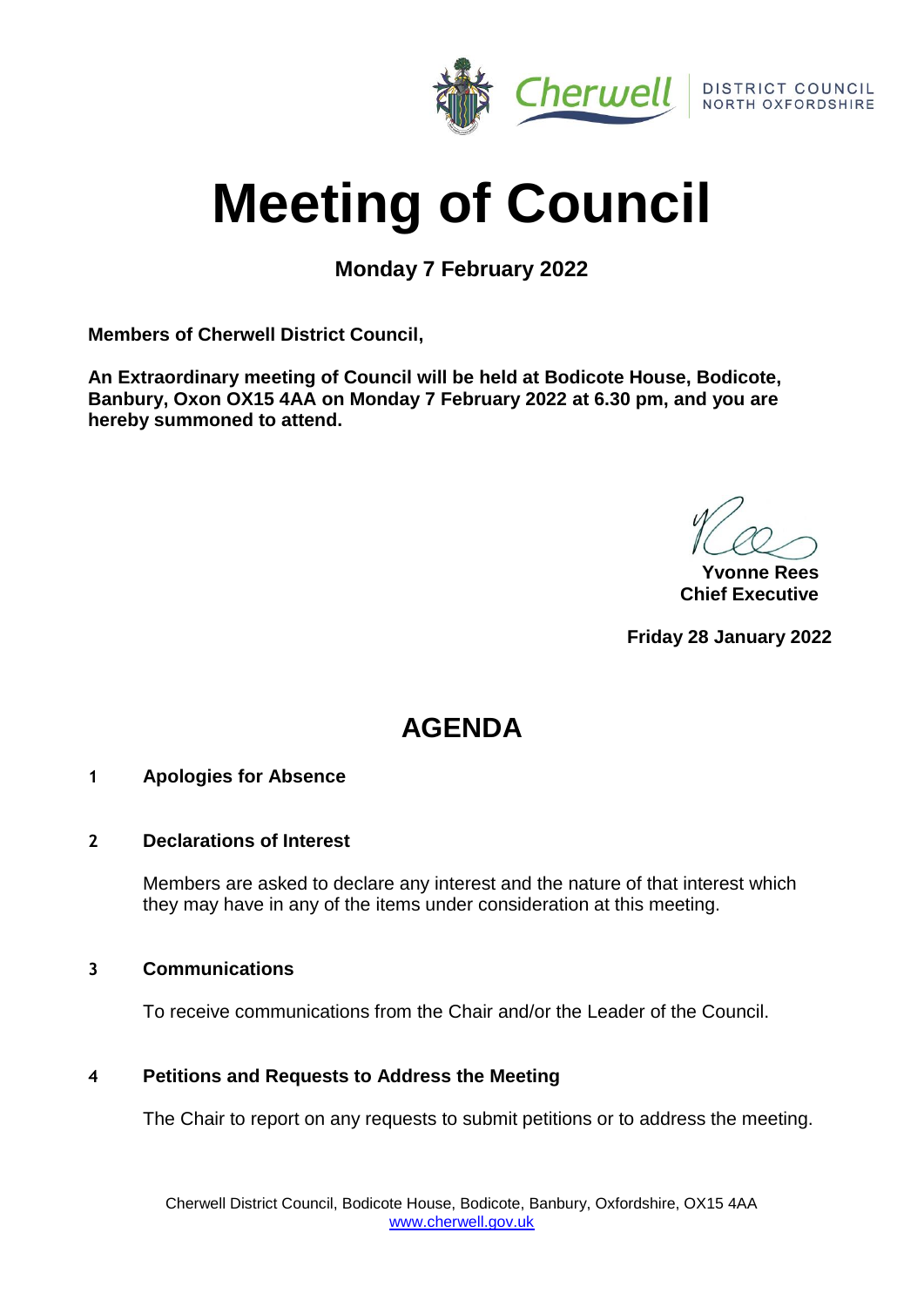Addresses may be presented by:

- A Local Government elector for the area,
- A person who is wholly or mainly resident in the area,
- A Council Taxpayer or National Non-Domestic Ratepayer for the area

Addresses must be on an item on the Agenda before the meeting and not exceed 5 minutes. No person may address more than one meeting on any particular issue.

Requests to address the meeting (including the reason for the address) should be submitted to [democracy@cherwell-dc.gov.uk](mailto:democracy@cherwellandsouthnorthants.gov.uk) The deadline petitions has passed. The deadline for requests to address this meeting is noon on Friday 4 February 2022.

Full details of public participation at meetings is available in the Constitution.

## **5 Urgent Business**

The Chairman to advise whether they have agreed to any item of urgent business being admitted to the agenda.

## **6 Minutes of Council** (Pages 5 - 12)

To confirm as a correct record the Minutes of Council held on 13 December 2021.

## **Council Business Reports**

## **7 Section 113 Agreement Cherwell District Council and Oxfordshire County Council**

\*\* Please note this report will follow as the Joint Shared Services and Personnel Committee which will make recommendations to Council meets after agenda publication, on 1 February 2022 \*\*

Report of Chief Executive

## **8 Appointment of Interim Monitoring Officer**

\*\* Please note this report will follow as discussions on arrangements are being reviewed and the report finalised accordingly \*\*

Report of Chief Executive

## **9 Appointment of Section 151 Officer**

\*\* Please note this report will follow as discussions on arrangements are being reviewed and the report finalised accordingly \*\*

Report of Chief Executive